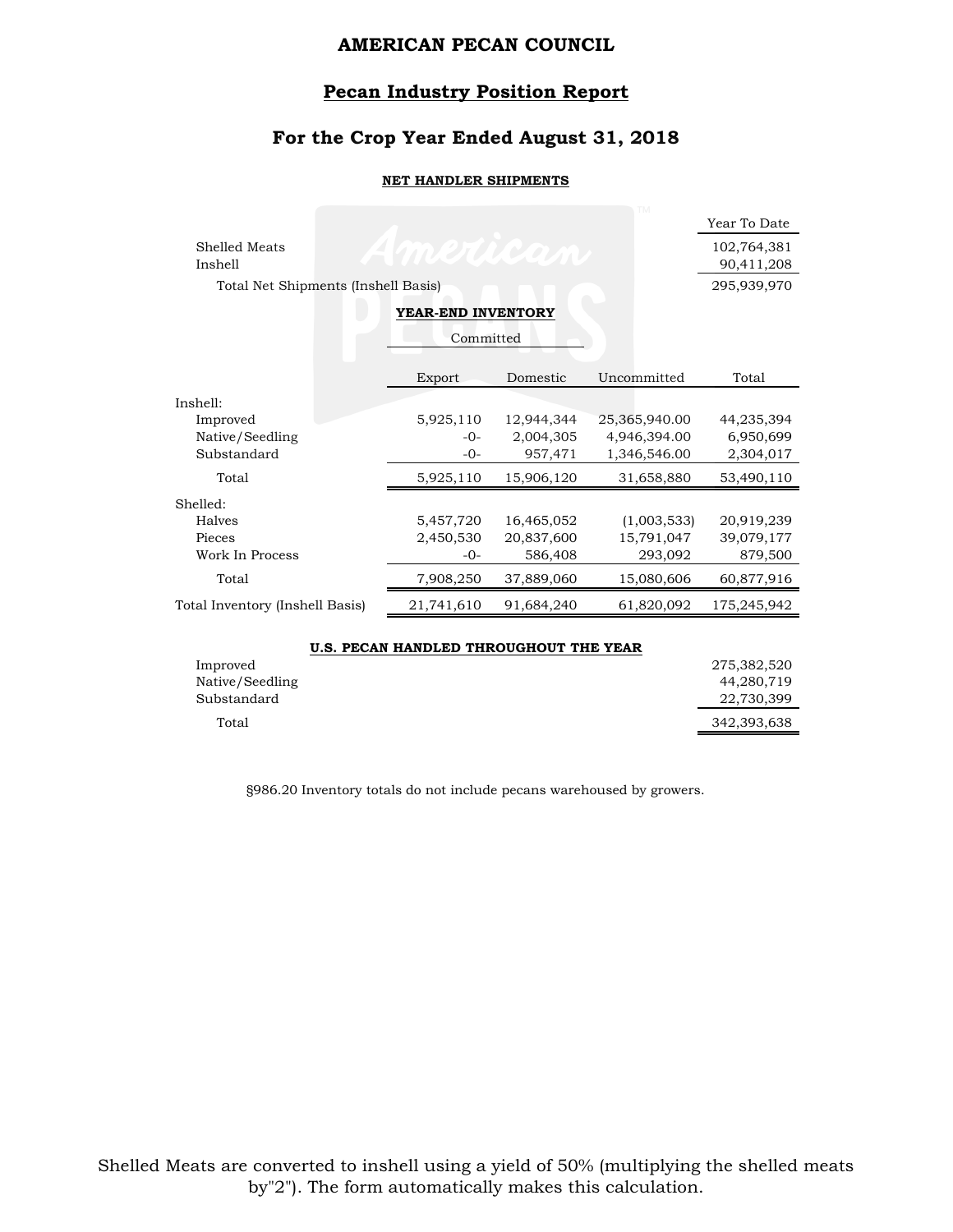### **Mexico Exports and Foreign Purchases**

#### **For the Crop Year Ended August 31, 2018**

#### **INSHELL PECANS EXPORTED TO MEXICO FOR SHELLING AND RETURNED TO U.S. AS SHELLED MEATS**

|                                                                 | Total                   |
|-----------------------------------------------------------------|-------------------------|
| Inshell Exported for Shelling:                                  |                         |
| Mexico                                                          | 20,057,645              |
| Total Inshell Exported for Shelling                             | 20,057,645              |
| Shelled Meats - Produced in U.S. Inshell Returned to U.S.:      |                         |
| Mexico                                                          | 10,396,353              |
| Total Shelled Meats - Produced in U.S. Inshell Returned to U.S. | 10,396,353              |
| PECANS PURCHASED OUTSIDE THE U.S. BY U.S. HANDLERS              |                         |
|                                                                 | Total                   |
| Shelled Meats:                                                  |                         |
| Country of Origin:                                              |                         |
| Australia                                                       | 101,770                 |
| Mexico                                                          | 11,316,858              |
| South Africa                                                    | 192,470                 |
| <b>Total Shelled Meats</b>                                      | $\overline{11,611,098}$ |
| Inshell:                                                        |                         |
| Country of Origin:                                              |                         |
| Australia                                                       | 44,063                  |
| Mexico                                                          | 53,381,826              |
| South Africa                                                    |                         |
| Total Inshell                                                   | 53,425,889              |
|                                                                 |                         |
| Total (Inshell Basis)                                           |                         |
| Australia                                                       | 247,603                 |
| Mexico                                                          | 76,015,542              |
| South Africa                                                    | 384,940                 |
| Total (Inshell Basis)                                           | 76,648,085              |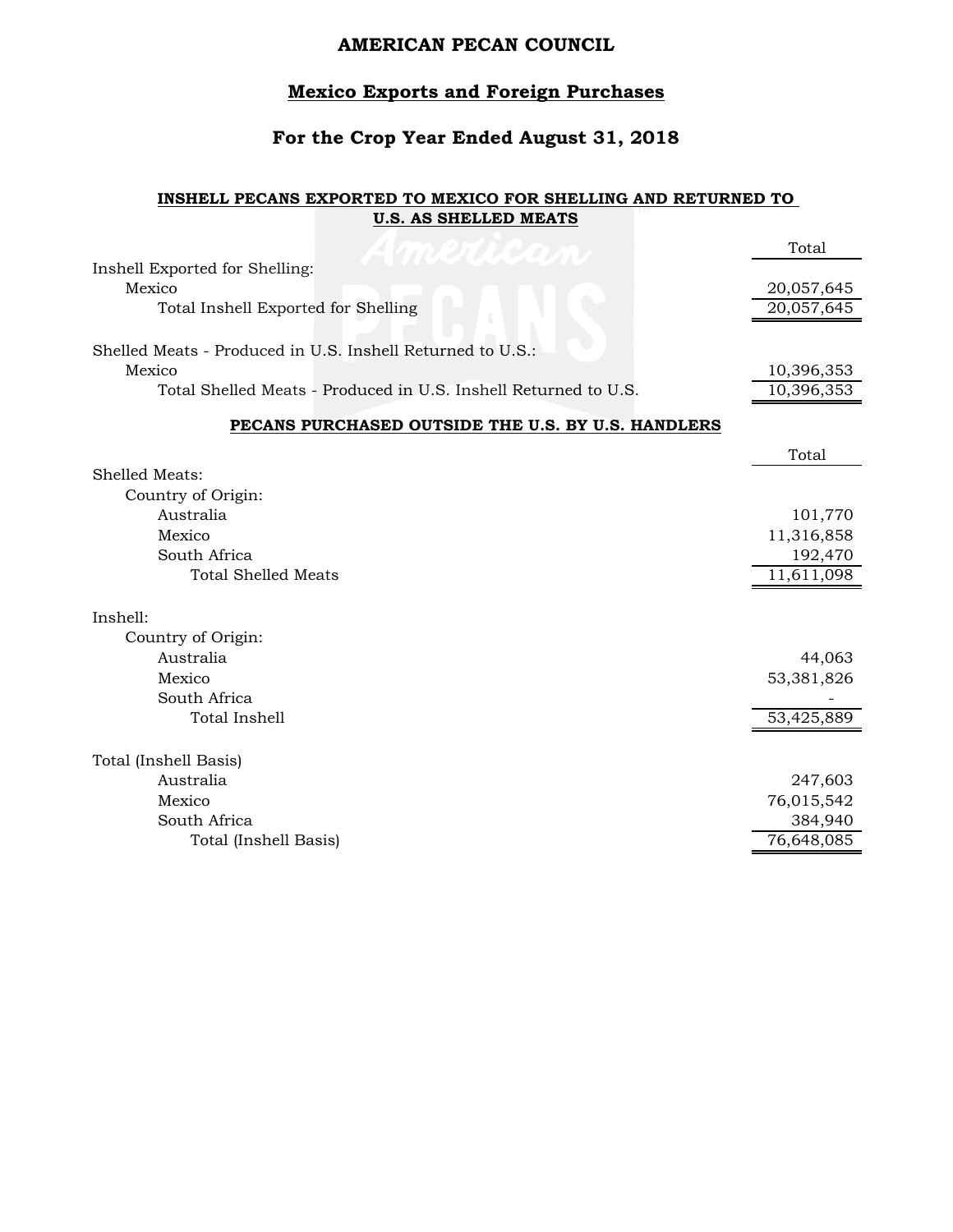# **Destination Report**

# **For the Crop Year Ended August 31, 2018**

| World Region<br>Destination |              | U.<br>2017 - 2018 - YTD<br>September 1 through August 31 2018 |            |              |                       |
|-----------------------------|--------------|---------------------------------------------------------------|------------|--------------|-----------------------|
|                             |              | Shelled                                                       | Inshell    | Sub-Standard | Total (Inshell Basis) |
| Africa                      |              |                                                               |            |              |                       |
| Algeria                     |              | $-0-$                                                         | $-0-$      | $-0-$        | $-0-$                 |
| Egypt                       |              | 4,680                                                         | $-0-$      | $-0-$        | 9,360                 |
|                             | Total Africa | 4,680                                                         | $-0-$      | $-()$ -      | 9,360                 |
| Asia                        |              |                                                               |            |              |                       |
| China                       |              | 390,660                                                       | 3,397,555  | $-0-$        | 4,178,875             |
| Hong Kong                   |              | 247,830                                                       | 40,714,595 | $-0-$        | 41,210,255            |
| India                       |              | 49,500                                                        | $-0-$      | $-0-$        | 99,000                |
| Japan                       |              | 431,850                                                       | $-0-$      | $-0-$        | 863,700               |
| Kuwait                      |              | 144,690                                                       | $-0-$      | $-0-$        | 289,380               |
| Malaysia                    |              | 450                                                           | $-0-$      | $-0-$        | 900                   |
| Philippines                 |              | 3,360                                                         | $-0-$      | $-0-$        | 6,720                 |
| Qatar                       |              | 6,630                                                         | $-0-$      | $-0-$        | 13,260                |
| Singapore                   |              | 27,720                                                        | $-0-$      | $-0-$        | 55,440                |
| South Korea                 |              | 441,690                                                       | $-0-$      | $-0-$        | 883,380               |
| Thailand                    |              | 150                                                           | $-0-$      | $-0-$        | 300                   |
| Taiwan                      |              | 178,500                                                       | 25,000     | $-0-$        | 382,000               |
| Vietnam                     |              | 50,195                                                        | 3,604,834  | $-0-$        | 3,705,224             |
|                             | Total Asia   | 1,973,225                                                     | 47,741,984 | $-0-$        | 51,688,434            |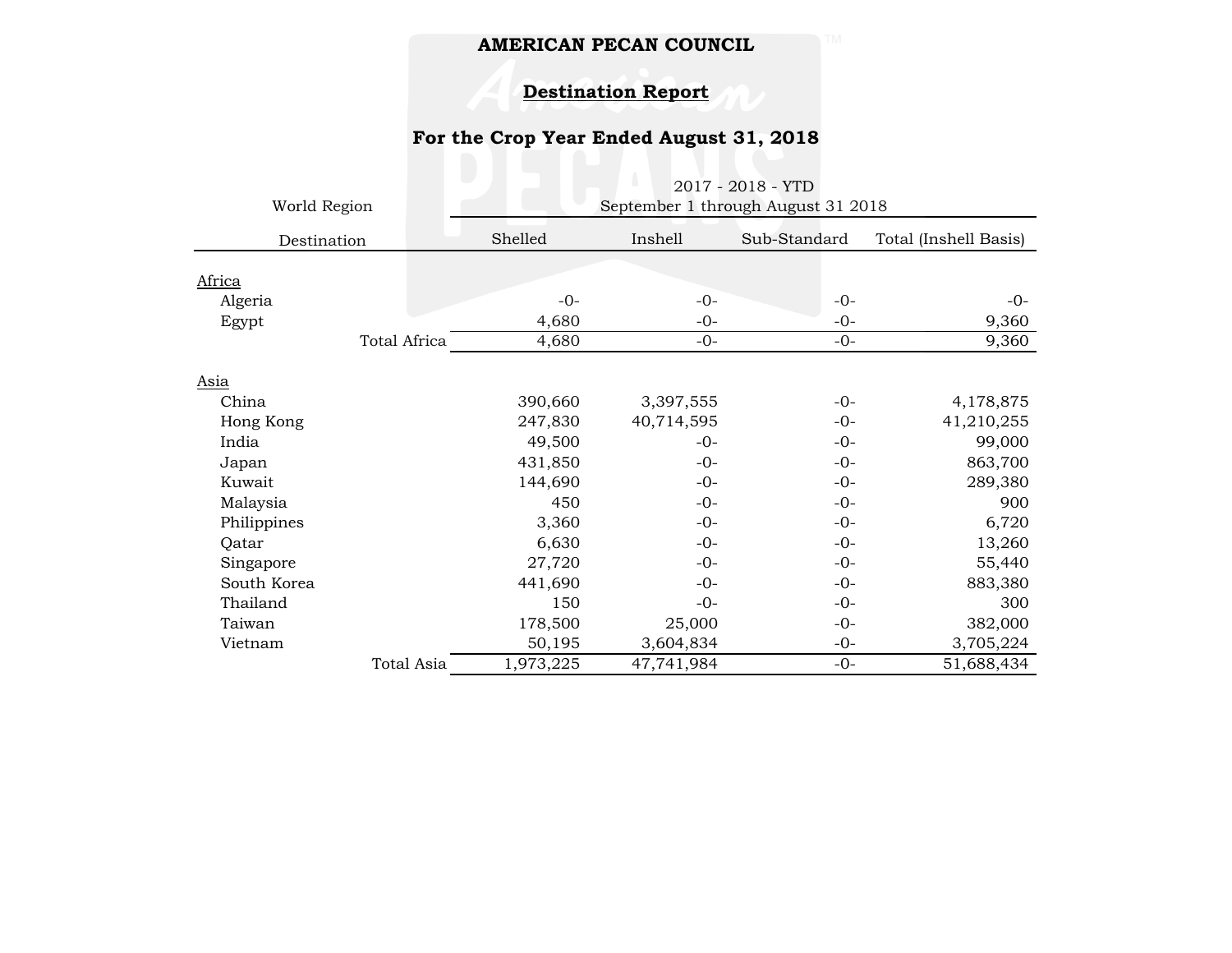#### **Destination Report**

### **For the Crop Year Ended August 31, 2018**

|                     |            | U.<br>2017 - 2018 - YTD            |              |                       |
|---------------------|------------|------------------------------------|--------------|-----------------------|
| World Region        |            | September 1 through August 31 2018 |              |                       |
| Destination         | Shelled    | Inshell                            | Sub-Standard | Total (Inshell Basis) |
| Australia/Oceania   |            |                                    |              |                       |
| Australia           | 130,320    | $-0-$                              | $-0-$        | 260,640               |
| Total Australia     | 130,320    | $-0-$                              | $-0-$        | 260,640               |
|                     |            |                                    |              |                       |
| E <u>urope</u>      |            |                                    |              |                       |
| Austria             | 49,800     | $-0-$                              | $-0-$        | 99,600                |
| Belgium             | 338,310    | $-0-$                              | $-0-$        | 676,620               |
| Czech Republic      | 23,550     | $-0-$                              | $-0-$        | 47,100                |
| Denmark             | 830,040    | $-0-$                              | $-0-$        | 1,660,080             |
| France              | 2,062,770  | $-0-$                              | $-0-$        | 4,125,540             |
| Germany             | 4,778,370  | $-0-$                              | $-0-$        | 9,556,740             |
| Greece              | 46,800     | $-0-$                              | $-0-$        | 93,600                |
| Italy               | 82,500     | 174,000                            | $-0-$        | 339,000               |
| Lithuania           | 244,500    | $-0-$                              | $-0-$        | 489,000               |
| Netherlands         | 4,200,690  | $-0-$                              | $-0-$        | 8,401,380             |
| Norway              | 81,600     | $-0-$                              | $-0-$        | 163,200               |
| Poland              | 22,800     | $-0-$                              | $-0-$        | 45,600                |
| Portugal            | 10,080     | $-0-$                              | $-0-$        | 20,160                |
| Russia              | 25,080     | $-0-$                              | $-0-$        | 50,160                |
| Spain               | 93,600     | $-0-$                              | $-0-$        | 187,200               |
| Sweden              | 251,580    | $-0-$                              | $-0-$        | 503,160               |
| Switzerland         | 497,760    | $-0-$                              | $-0-$        | 995,520               |
| United Kingdom      | 3,378,030  | 311,296                            | $-0-$        | 7,067,356             |
| <b>Total Europe</b> | 17,017,860 | 485,296                            |              | 34,521,016            |

The preliminary report regarding the 2017 crop year is based upon industry receipts, and may be subject to change as more information is provided.